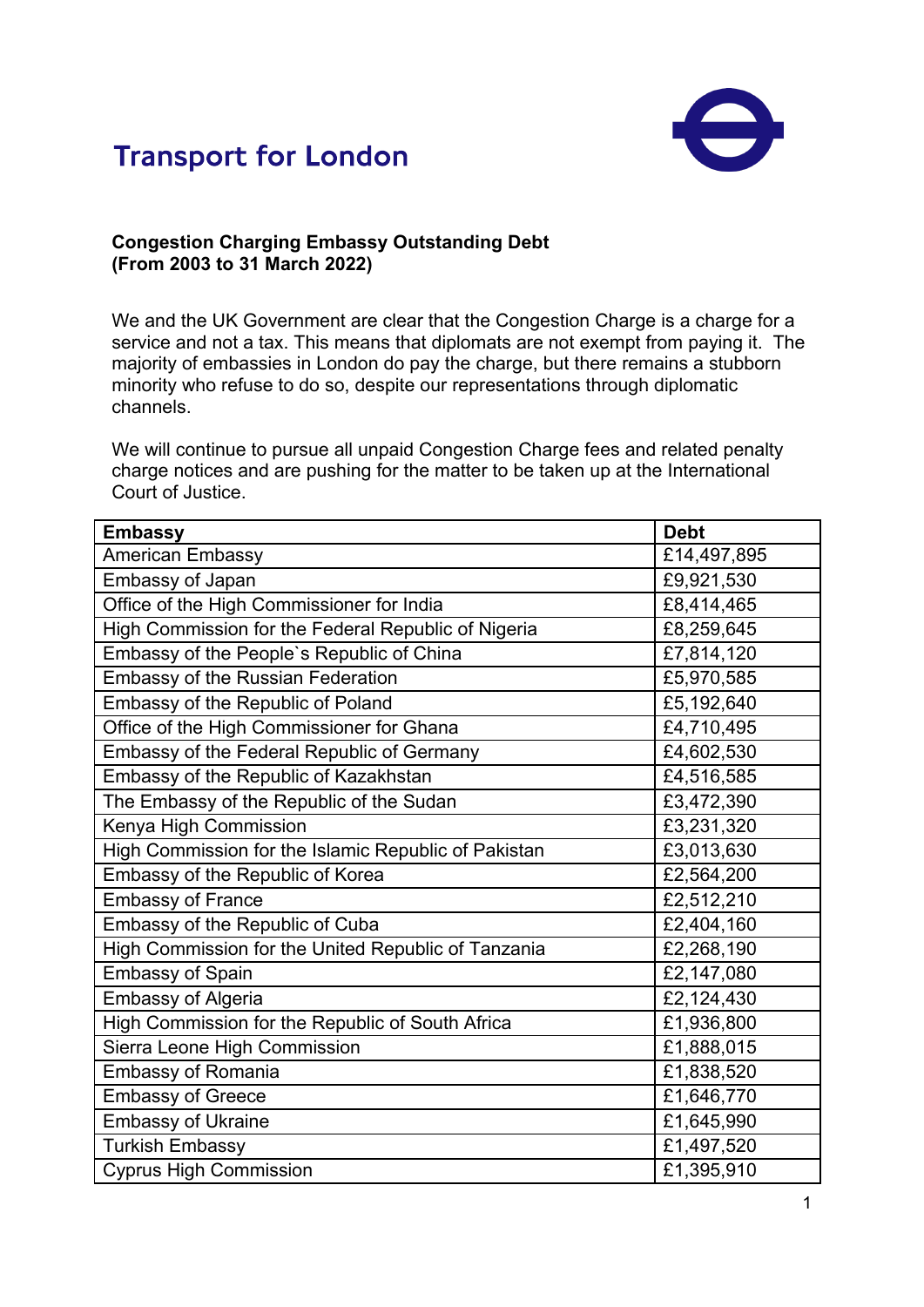| <b>Embassy</b>                                                     | <b>Debt</b> |
|--------------------------------------------------------------------|-------------|
| Embassy of the Republic of Hungary                                 | £1,343,160  |
| High Commission for the Republic of Zambia                         | £1,138,370  |
| Embassy of the Republic of Yemen                                   | £1,049,260  |
| <b>Botswana High Commission</b>                                    | £948,920    |
| Embassy of the Republic of Bulgaria                                | £912,630    |
| High Commission of the Republic of Mozambique                      | £855,120    |
| Embassy of the Federal Democratic Republic of Ethiopia             | £814,790    |
| High Commission for the Republic of Malawi                         | £813,185    |
| High Commission for the Republic of Zimbabwe                       | £778,025    |
| <b>Uganda High Commission</b>                                      | £774,780    |
| Embassy of the Republic of Côte d'Ivoire                           | £772,320    |
| High Commission for the Republic of Cameroon                       | £754,620    |
| Embassy of the Republic of Belarus                                 | £731,445    |
| High Commission for the Republic of Namibia                        | £718,870    |
| <b>Malta High Commission</b>                                       | £690,975    |
| <b>Embassy of the Slovak Republic</b>                              | £687,640    |
| <b>Mauritius High Commission</b>                                   | £662,615    |
| <b>Embassy of Belgium</b>                                          | £649,220    |
| Embassy of the Republic of Lithuania                               | £646,025    |
| High Commission for the Democratic Socialist Republic of Sri Lanka | £636,280    |
| Embassy of the Kingdom of Morocco                                  | £622,030    |
| <b>Embassy of Austria</b>                                          | £620,420    |
| Embassy of the Republic of Liberia                                 | £619,950    |
| Kingdom of Swaziland High Commission                               | £608,620    |
| Embassy of the Islamic State of Afghanistan                        | £597,520    |
| Embassy of the Republic of Equatorial Guinea                       | £557,530    |
| High Commission of the Kingdom of Lesotho                          | £524,280    |
| Embassy of the Socialist Republic of Vietnam                       | £503,160    |
| Embassy of the Republic of Guinea                                  | £497,090    |
| <b>Embassy of the Czech Republic</b>                               | £474,030    |
| Jamaican High Commission                                           | £466,060    |
| The Iraqi Embassy                                                  | £457,260    |
| Embassy of the Democratic Republic of the Congo                    | £426,080    |
| Embassy of the Republic of the Sudan                               | £425,270    |
| Embassy of the Republic of South Sudan                             | £412,470    |
| <b>Royal Danish Embassy</b>                                        | £400,475    |
| Embassy of the Republic of Slovenia                                | £373,410    |
| High Commission for Antigua and Barbuda                            | £344,755    |
| Embassy of the Republic of Latvia                                  | £342,830    |
| <b>Embassy of Portugal</b>                                         | £322,280    |
| <b>Embassy of Luxembourg</b>                                       | £311,155    |
| <b>Tunisian Embassy</b>                                            | £287,780    |
| <b>Belize High Commission</b>                                      | £279,730    |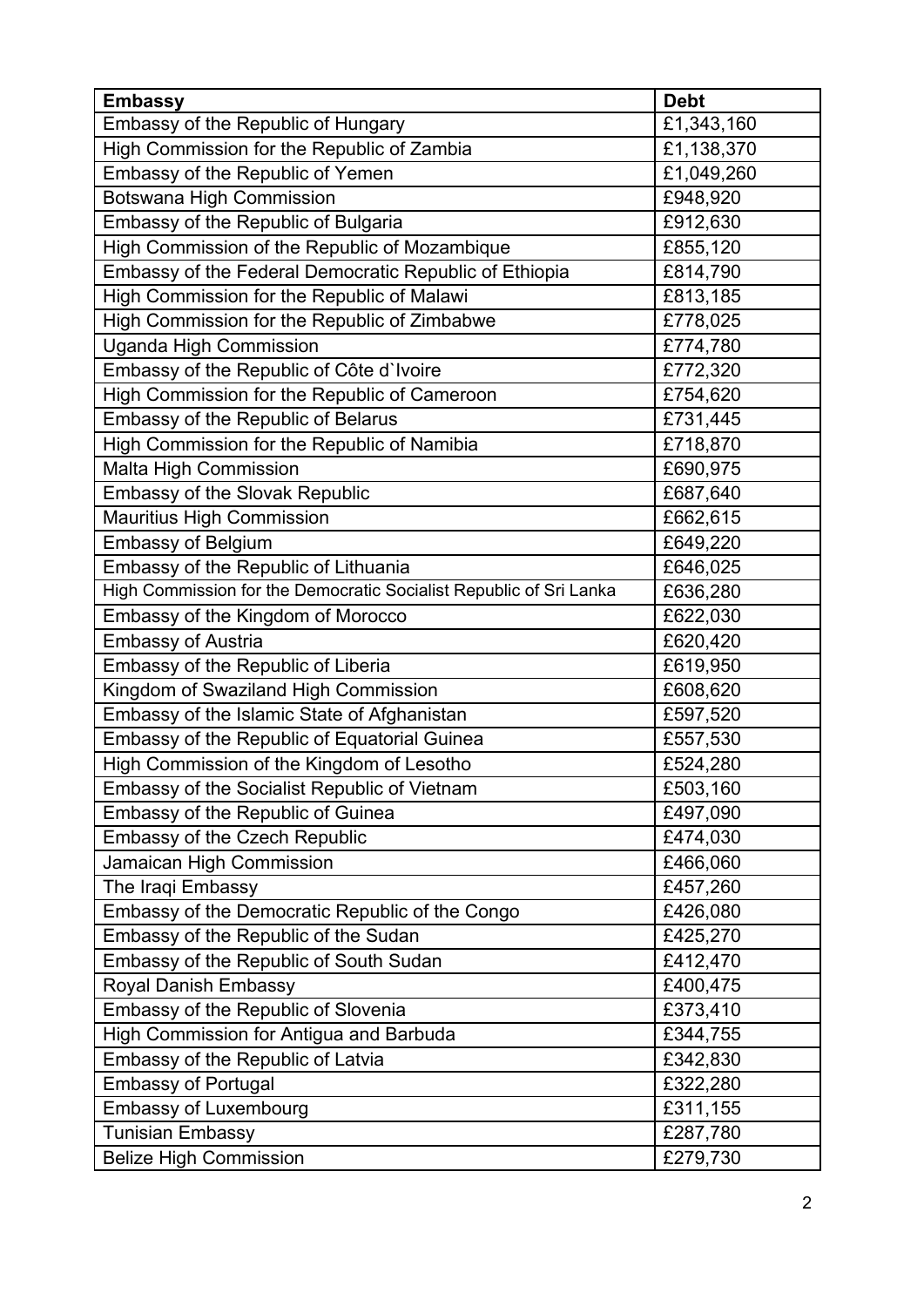| <b>Embassy</b>                                          | <b>Debt</b> |
|---------------------------------------------------------|-------------|
| Embassy of the Democratic People's Republic of Korea    | £275,640    |
| Embassy of the Arab Republic of Egypt                   | £243,900    |
| Embassy of the Hashemite Kingdom of Jordan              | £230,950    |
| Embassy of the Republic of Estonia                      | £212,500    |
| Royal Embassy of Saudi Arabia                           | £209,940    |
| High Commission of the Republic of Maldives             | £195,970    |
| High Commission of the Republic of Ghana                | £195,600    |
| Embassy of the State of Eritrea                         | £182,310    |
| <b>High Commission for Guyana</b>                       | £182,090    |
| <b>High Commission for Seychelles</b>                   | £169,775    |
| <b>Embassy of the Dominican Republic</b>                | £164,650    |
| Kingdom of Eswatini High Commission                     | £155,810    |
| <b>Embassy of Tunisia</b>                               | £149,230    |
| Embassy of the Republic of the Philippines              | £145,240    |
| Embassy of the Islamic Republic of Mauritania           | £132,610    |
| <b>Embassy of El Salvador</b>                           | £128,445    |
| Embassy of the Republic of Albania                      | £124,480    |
| <b>High Commission for Saint Lucia</b>                  | £123,380    |
| Embassy of the Kyrgyz Republic                          | £117,320    |
| The Embassy of the Republic of Moldova                  | £113,990    |
| Embassy of Bosnia And Herzegovina                       | £98,080     |
| The Gambia High Commission                              | £93,760     |
| Embassy of the Republic of Senegal                      | £90,625     |
| <b>High Commission for Grenada</b>                      | £80,030     |
| Embassy of the Islamic Republic of Iran                 | £76,100     |
| Embassy of the Sultanate of Oman                        | £73,290     |
| Embassy of Kosovo                                       | £61,100     |
| Embassy of the Democratic Republic of Congo             | £58,260     |
| <b>Embassy of the State of Qatar</b>                    | £48,420     |
| Embassy of the Republic of Gabon                        | £46,990     |
| The Embassy of the Lao Peoples Democratic Republic      | £44,480     |
| <b>Embassy of Tajikistan</b>                            | £42,260     |
| <b>Embassy of Georgia</b>                               | £34,680     |
| <b>Embassy of Guatemala</b>                             | £32,280     |
| High Commission for the People's Republic of Bangladesh | £30,810     |
| Libyan Embassy                                          | £29,770     |
| Embassy of the Republic of Tajikistan                   | £19,040     |
| Royal Thai Embassy                                      | £18,430     |
| <b>Embassy of Honduras</b>                              | £18,110     |
| Embassy of Italy                                        | £17,740     |
| <b>Benin Consulate</b>                                  | £17,730     |
| <b>Embassy of the United Arab Emirates</b>              | £17,680     |
| Embassy of the Republic of Madagascar                   | £17,200     |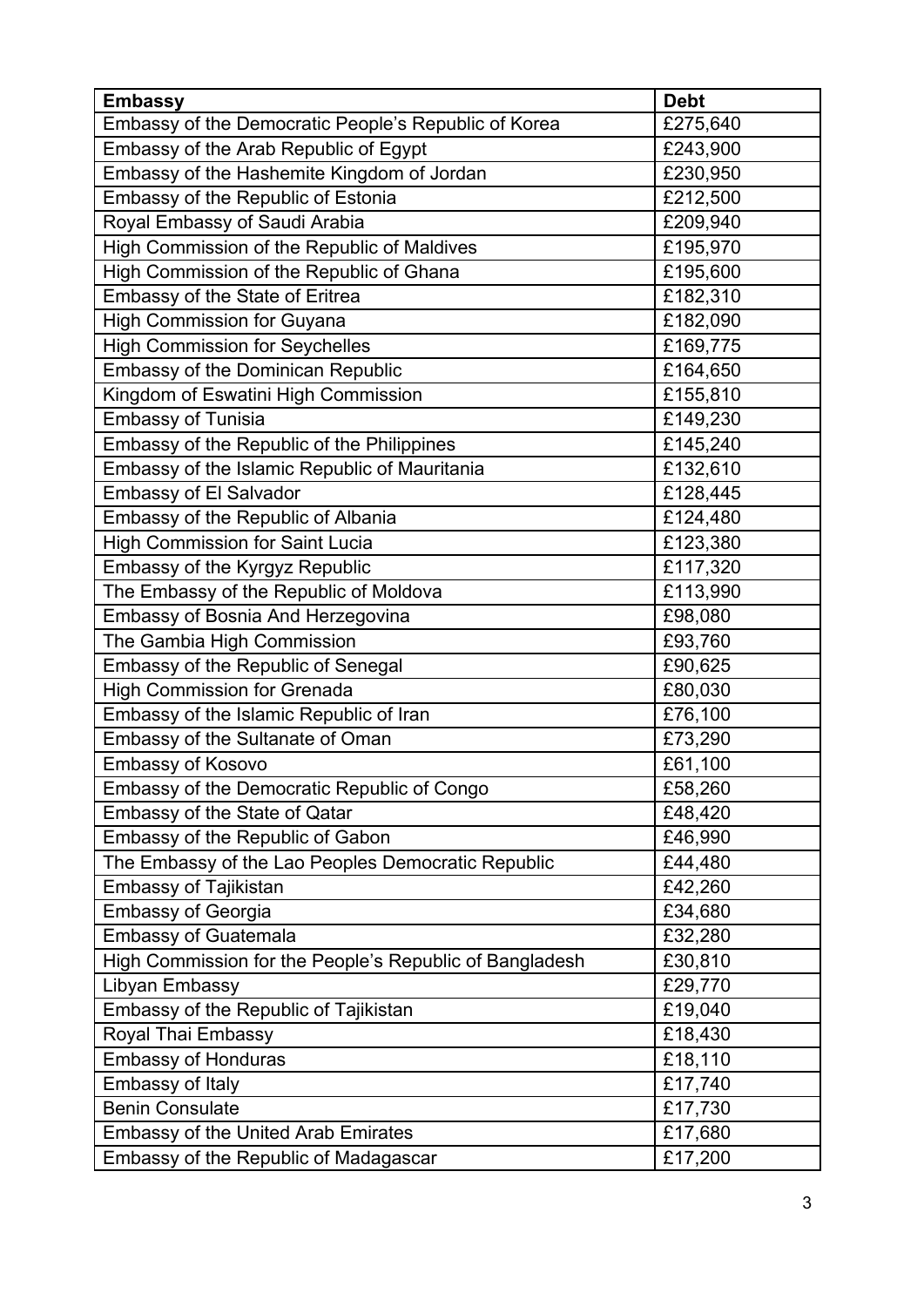| <b>Embassy</b>                                          | <b>Debt</b> |
|---------------------------------------------------------|-------------|
| <b>Embassy of Nicaragua</b>                             | £16,790     |
| Ambassade De La République Du Burundi                   | £14,660     |
| Embassy of the Republic of Uzbekistan                   | £12,900     |
| <b>Embassy of Brazil</b>                                | £11,670     |
| Embassy of the Republic of Angola                       | £10,090     |
| Malaysian High Commission                               | £8,190      |
| Embassy of the State of Kuwait                          | £5,810      |
| Embassy of the Republic of Indonesia                    | £5,690      |
| High Commission of the Republic of Fiji                 | £4,380      |
| Embassy of the Principality of Andorra                  | £4,040      |
| <b>Embassy of Mongolia</b>                              | £4,000      |
| Embassy of the Union of Myanmar                         | £3,900      |
| <b>Barbados High Commission</b>                         | £3,770      |
| Embassy of the Syrian Arab Republic                     | £3,160      |
| Embassy of the Azerbaijan Republic                      | £3,080      |
| <b>Embassy of Chile</b>                                 | £2,940      |
| <b>Embassy of Cambodia</b>                              | £2,780      |
| <b>Canadian High Commission</b>                         | £2,690      |
| Papua New Guinea High Commission                        | £2,400      |
| Embassy of the Republic of Serbia                       | £2,030      |
| <b>Embassy of Mexico</b>                                | £2,000      |
| Embassy of the Republic of Rwanda                       | £1,930      |
| Embassy of the Republic of Armenia                      | £1,600      |
| <b>Embassy of Haiti</b>                                 | £1,560      |
| <b>Colombian Embassy</b>                                | £1,530      |
| <b>Embassy of the Argentine Republic</b>                | £1,520      |
| <b>Embassy of Slovakia</b>                              | £1,460      |
| High Commission for Saint Vincent and the Grenadines    | £1,460      |
| Embassy of Iceland                                      | £1,320      |
| <b>Central African Republic</b>                         | £970        |
| High Commission for the Republic of Trinidad and Tobago | £960        |
| Embassy of the State of Bahrain                         | £720        |
| Embassy of the Republic of Croatia                      | £610        |
| Tonga High Commission                                   | £600        |
| <b>Brunei Darussalam High Commission</b>                | £520        |
| <b>Australian High Commission</b>                       | £440        |
| <b>Embassy of Israel</b>                                | £370        |
| High Commission for Saint Christopher And Nevis         | £360        |
| <b>Embassy of Peru</b>                                  | £320        |
| <b>Embassy of Paraguay</b>                              | £320        |
| The Royal Embassy of Cambodia                           | £250        |
| <b>Embassy of Costa Rica</b>                            | £160        |
| High Commission for the Commonwealth of the Bahamas     | £160        |
| Royal Norwegian Embassy                                 | £160        |